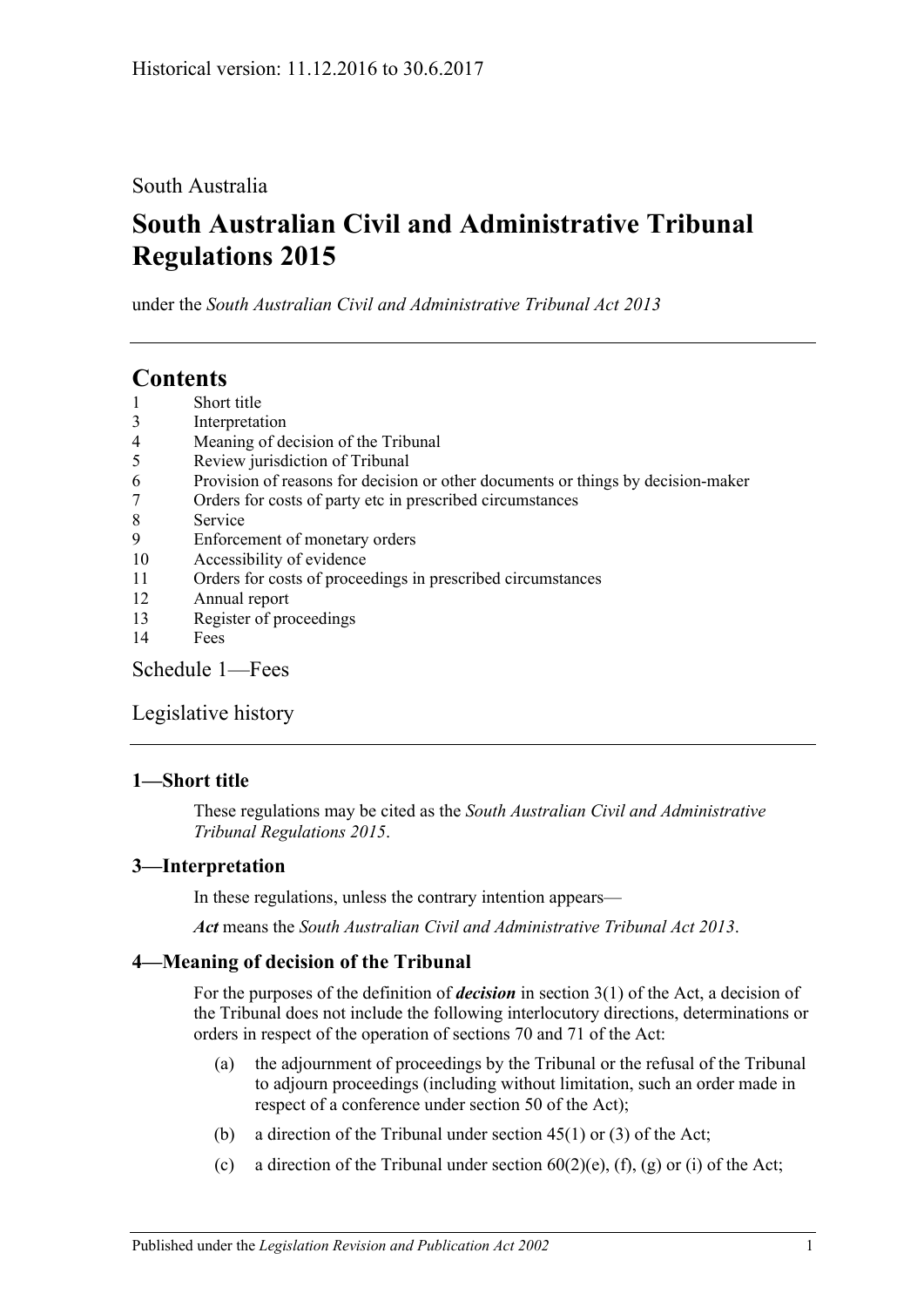- (d) a determination of the Tribunal under section  $67(1)$  or (2) of the Act;
- (e) a direction of the Tribunal to the Public Advocate under section 28 of the *[Guardianship and Administration Act](http://www.legislation.sa.gov.au/index.aspx?action=legref&type=act&legtitle=Guardianship%20and%20Administration%20Act%201993) 1993* to conduct an investigation;
- (f) a decision of the Tribunal to authorise the publication of a report of proceedings under section 81(2) of the *[Guardianship and Administration](http://www.legislation.sa.gov.au/index.aspx?action=legref&type=act&legtitle=Guardianship%20and%20Administration%20Act%201993)  Act [1993](http://www.legislation.sa.gov.au/index.aspx?action=legref&type=act&legtitle=Guardianship%20and%20Administration%20Act%201993)*.

#### <span id="page-1-0"></span>**5—Review jurisdiction of Tribunal**

- (1) For the purposes of section 34(2) of the Act, the following decisions are not reviewable decisions under section 34 of the Act:
	- (a) a decision that is the subject, or forms part, of a residential park dispute under the *[Residential Parks Act](http://www.legislation.sa.gov.au/index.aspx?action=legref&type=act&legtitle=Residential%20Parks%20Act%202007) 2007* (even if the decision is made by a park owner of a residential park who is an agency or instrumentality of the Crown);
	- (b) a decision that is the subject, or forms part, of a tenancy dispute under the *[Residential Tenancies Act](http://www.legislation.sa.gov.au/index.aspx?action=legref&type=act&legtitle=Residential%20Tenancies%20Act%201995) 1995* (even if the decision is made by a landlord who is the South Australian Housing Trust, a community housing provider who is an agency or instrumentality of the Crown, or some other agency or instrumentality of the Crown);
	- (c) a decision made by an administering authority of a retirement village that—
		- (i) is the subject of an application under section 31(8) of the *[Retirement](http://www.legislation.sa.gov.au/index.aspx?action=legref&type=act&legtitle=Retirement%20Villages%20Act%201987)  [Villages Act](http://www.legislation.sa.gov.au/index.aspx?action=legref&type=act&legtitle=Retirement%20Villages%20Act%201987) 1987*; or
		- (ii) is the subject, or forms part, of a dispute between the administering authority and a resident of a retirement village under the *[Retirement](http://www.legislation.sa.gov.au/index.aspx?action=legref&type=act&legtitle=Retirement%20Villages%20Act%201987)  [Villages Act](http://www.legislation.sa.gov.au/index.aspx?action=legref&type=act&legtitle=Retirement%20Villages%20Act%201987) 1987*,

(even if the administering authority is an agency or instrumentality of the Crown).

- (2) For the purposes of section 34(2) of the Act, the following decisions are reviewable decisions under section 34 of the Act:
	- (a) a decision that is the subject, or forms part, of a dispute or application under Schedule 2 clause 2 of the *[Community Housing Providers \(National Law\)](http://www.legislation.sa.gov.au/index.aspx?action=legref&type=act&legtitle=Community%20Housing%20Providers%20(National%20Law)%20(South%20Australia)%20Act%202013)  [\(South Australia\) Act](http://www.legislation.sa.gov.au/index.aspx?action=legref&type=act&legtitle=Community%20Housing%20Providers%20(National%20Law)%20(South%20Australia)%20Act%202013) 2013*;
	- (b) a decision that is the subject, or forms part of a dispute or application under section 84 of the *[South Australian Co-operative and Community Housing](http://www.legislation.sa.gov.au/index.aspx?action=legref&type=act&legtitle=South%20Australian%20Co-operative%20and%20Community%20Housing%20Act%201991)  Act [1991](http://www.legislation.sa.gov.au/index.aspx?action=legref&type=act&legtitle=South%20Australian%20Co-operative%20and%20Community%20Housing%20Act%201991)* insofar as an application may be made under that section by a transitioning housing co-operative or transitioning housing association under Schedule 3 Part 4 of the *[Community Housing Providers \(National Law\)](http://www.legislation.sa.gov.au/index.aspx?action=legref&type=act&legtitle=Community%20Housing%20Providers%20(National%20Law)%20(South%20Australia)%20Act%202013)  [\(South Australia\) Act](http://www.legislation.sa.gov.au/index.aspx?action=legref&type=act&legtitle=Community%20Housing%20Providers%20(National%20Law)%20(South%20Australia)%20Act%202013) 2013*.
- (3) In this regulation—

*administering authority* of a retirement village, has the same meaning as in the *[Retirement Villages Act](http://www.legislation.sa.gov.au/index.aspx?action=legref&type=act&legtitle=Retirement%20Villages%20Act%201987) 1987*;

*community housing provider* has the same meaning as in the *[Community Housing](http://www.legislation.sa.gov.au/index.aspx?action=legref&type=act&legtitle=Community%20Housing%20Providers%20(National%20Law)%20(South%20Australia)%20Act%202013)  [Providers \(National Law\) \(South Australia\) Act](http://www.legislation.sa.gov.au/index.aspx?action=legref&type=act&legtitle=Community%20Housing%20Providers%20(National%20Law)%20(South%20Australia)%20Act%202013) 2013*;

*landlord* has the same meaning as in the *[Residential Tenancies Act](http://www.legislation.sa.gov.au/index.aspx?action=legref&type=act&legtitle=Residential%20Tenancies%20Act%201995) 1995*;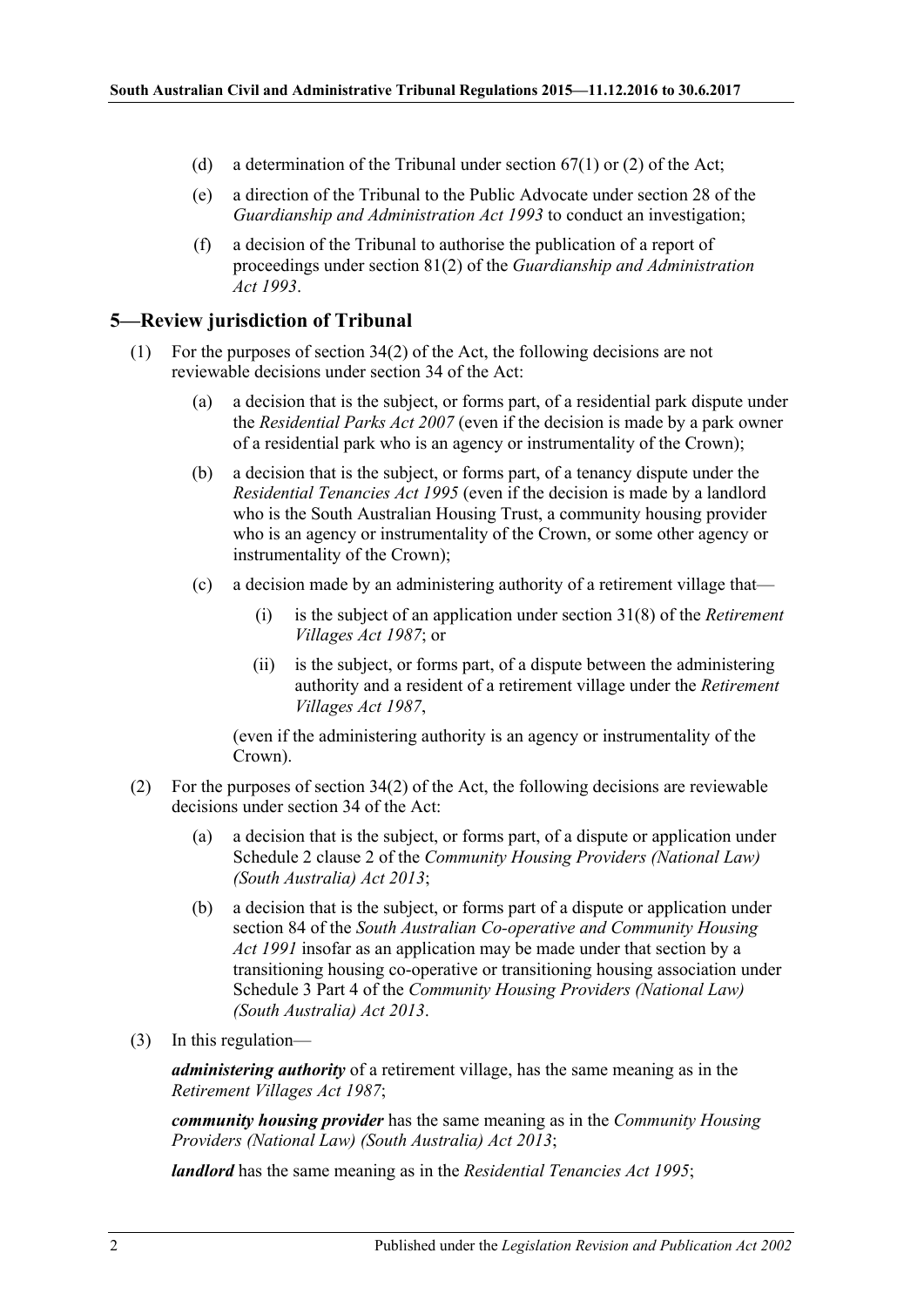*park owner* of a residential park, has the same meaning as in the *[Residential Parks](http://www.legislation.sa.gov.au/index.aspx?action=legref&type=act&legtitle=Residential%20Parks%20Act%202007)  Act [2007](http://www.legislation.sa.gov.au/index.aspx?action=legref&type=act&legtitle=Residential%20Parks%20Act%202007)*;

*resident* of a retirement village, has the same meaning as in the *[Retirement Villages](http://www.legislation.sa.gov.au/index.aspx?action=legref&type=act&legtitle=Retirement%20Villages%20Act%201987)  Act [1987](http://www.legislation.sa.gov.au/index.aspx?action=legref&type=act&legtitle=Retirement%20Villages%20Act%201987)*;

*residential park dispute* has the same meaning as in the *[Residential Parks Act](http://www.legislation.sa.gov.au/index.aspx?action=legref&type=act&legtitle=Residential%20Parks%20Act%202007) 2007*;

*South Australian Housing Trust* includes a subsidiary of the South Australian Housing Trust within the meaning of the *[South Australian Housing Trust Act](http://www.legislation.sa.gov.au/index.aspx?action=legref&type=act&legtitle=South%20Australian%20Housing%20Trust%20Act%201995) 1995*;

*tenancy dispute* has the same meaning as in the *[Residential Tenancies Act](http://www.legislation.sa.gov.au/index.aspx?action=legref&type=act&legtitle=Residential%20Tenancies%20Act%201995) 1995*;

*transitioning housing association* has the same meaning as in Schedule 3 Part 4 clause 16 of the *[Community Housing Providers \(National Law\) \(South Australia\)](http://www.legislation.sa.gov.au/index.aspx?action=legref&type=act&legtitle=Community%20Housing%20Providers%20(National%20Law)%20(South%20Australia)%20Act%202013)  Act [2013](http://www.legislation.sa.gov.au/index.aspx?action=legref&type=act&legtitle=Community%20Housing%20Providers%20(National%20Law)%20(South%20Australia)%20Act%202013)*;

*transitioning housing co-operative* has the same meaning as in Schedule 3 Part 4 clause 15 of the *[Community Housing Providers \(National Law\) \(South Australia\)](http://www.legislation.sa.gov.au/index.aspx?action=legref&type=act&legtitle=Community%20Housing%20Providers%20(National%20Law)%20(South%20Australia)%20Act%202013)  Act [2013](http://www.legislation.sa.gov.au/index.aspx?action=legref&type=act&legtitle=Community%20Housing%20Providers%20(National%20Law)%20(South%20Australia)%20Act%202013)*.

#### <span id="page-2-0"></span>**6—Provision of reasons for decision or other documents or things by decision-maker**

For the purposes of section 35(2) of the Act, the time prescribed for the provision of a written statement of reasons or other relevant document or thing referred to in that section is 21 days from the time the decision-maker receives notice that an application has been made to the Tribunal for a review of the decision-maker's decision.

#### <span id="page-2-1"></span>**7—Orders for costs of party etc in prescribed circumstances**

For the purposes of section 57(3) of the Act, an order of the Tribunal to dismiss or strike out any proceedings under the following provisions are prescribed:

- (a) section 47(4) of the Act;
- (b) section 48(2) of the Act;
- (c) section 49(2) of the Act.

### <span id="page-2-2"></span>**8—Service**

- (1) For the purposes of section 87(3) of the Act, the Tribunal may order that a process, notice or other document required or authorised to be given to or served on a person relating to any proceedings before the Tribunal may—
	- (a) be given to the person personally; or
	- (b) be left for the person at the person's last known or usual place of residence or business with someone apparently over the age of 16 years; or
	- (c) be transmitted by fax or email to a fax number or email address provided by the person to the Tribunal (in which case the notice or other document will be taken to have been given or served at the time of transmission); or
	- (d) if the person is a company or registered body within the meaning of the *Corporations Act 2001* of the Commonwealth, be served in accordance with that Act.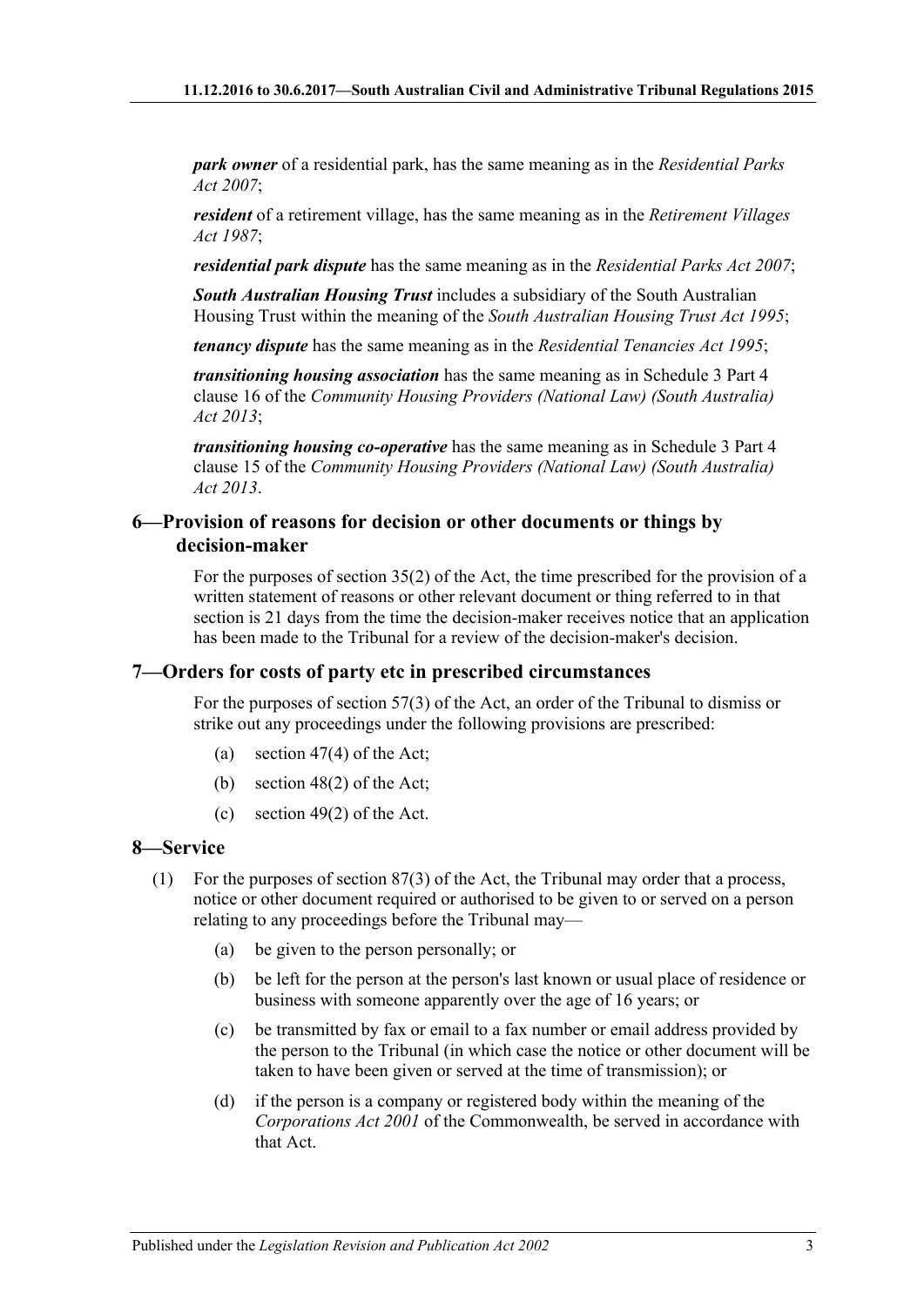- (2) If a person refuses to accept personal service of a notice or other document required or authorised to be served on the person under the Act, or a relevant Act for the purpose of proceedings before the Tribunal, the notice or document will be taken to have been served personally on the person if the person serving the notice or document—
	- (a) puts it down in the person's presence; and
	- (b) tells the person what the notice or document is.
- (3) It is not necessary to show the original of the notice or document to the person being served.

#### <span id="page-3-0"></span>**9—Enforcement of monetary orders**

A party to the proceedings, or a person in favour of whom the monetary order is otherwise made, is recognised for the purposes of section 89(1) of the Act.

#### <span id="page-3-1"></span>**10—Accessibility of evidence**

- (1) For the purposes of section 90(2)(d) of the Act, the following classes of material are prescribed:
	- (a) recordings of Tribunal proceedings in the form of an audio, video or other recording from which a visual image or sound can be produced;
	- (b) material concerning the personal affairs of a person, the general disclosure of which would be unreasonable;
	- (c) material that contains allegations or suggestions of criminal or other improper conduct on the part of a person, the truth of which has not been established by judicial process and the general disclosure of which would be unreasonable;
	- (d) material that contains matter consisting of information—
		- (i) concerning a person under the age of 18 years, or concerning such a person's family or circumstances, or information of any kind furnished by a person who was under that age when the information was furnished; and
		- (ii) the general disclosure of which would be unreasonable having regard to the need to protect that person's welfare;
	- (e) material that contains matter consisting of information—
		- (i) concerning a person suffering from a mental illness, impairment or infirmity or concerning such a person's family or circumstances, or any information of any kind furnished by a person suffering from mental illness, impairment or infirmity when the information was furnished; and
		- (ii) the general disclosure of which would be unreasonable having regard to the need to protect that person's welfare.

#### (2) In this regulation—

*personal affairs* of a person includes that person's—

- (a) financial affairs;
- (b) criminal records;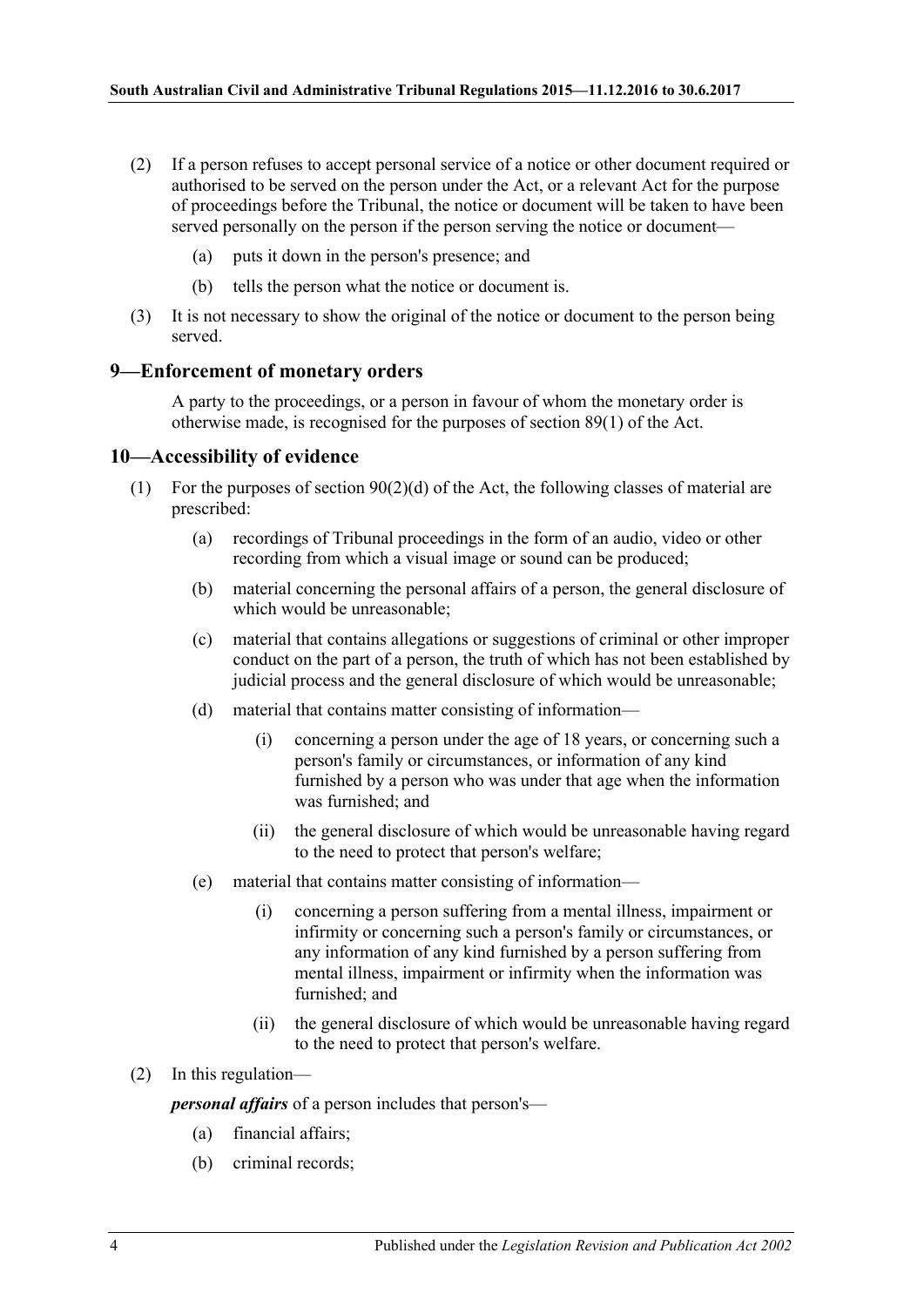- (c) marital or other personal relationships;
- (d) employment records;
- (e) personal qualities, attributes or health status.

#### <span id="page-4-0"></span>**11—Orders for costs of proceedings in prescribed circumstances**

For the purposes of section 91(3)(b) of the Act, the Tribunal may, in respect of proceedings that come within the Tribunal's review jurisdiction, make an order for costs of proceedings against a party in the following circumstances:

- (a) if the Tribunal makes an order to dismiss or strike out all, or any part, of a proceeding under section 47(3) of the Act;
- (b) if the Tribunal makes an order to dismiss or strike out all, or any part, of a proceeding under section 47(4) of the Act;
- (c) if the Tribunal makes an order to dismiss or strike out a proceeding under section 48(2) of the Act;
- (d) if the Tribunal makes an order or determination under section 49(2) of the Act.

#### <span id="page-4-1"></span>**12—Annual report**

Pursuant to section 92(3) of the Act, a report under section 92 of the Act must include the following particulars of all warrants issued by the Tribunal under the *[Guardianship and Administration Act](http://www.legislation.sa.gov.au/index.aspx?action=legref&type=act&legtitle=Guardianship%20and%20Administration%20Act%201993) 1993* during the financial year to which the report relates:

- (a) the number of warrants issued during the financial year;
- (b) the status of the applicants for the warrants;
- (c) the age, sex and details of the mental incapacity of the persons to whom the warrants related;
- (d) the grounds on which the warrants were issued;
- (e) the action taken under the warrants.

#### <span id="page-4-2"></span>**13—Register of proceedings**

The following information is to be included in the register of proceedings of the Tribunal:

- (a) the number allocated to the proceedings;
- (b) the date on which the proceedings commenced;
- (c) the names of the applicant and the other parties to the proceedings;
- (d) the relevant Act and the provision of that Act under which the proceedings are commenced;
- (e) if a matter is transferred to the Tribunal under the Act or another Act—
	- (i) the date of the transfer to the Tribunal; and
	- (ii) the name of the tribunal, court, body or other decision-maker from which the matter is transferred; and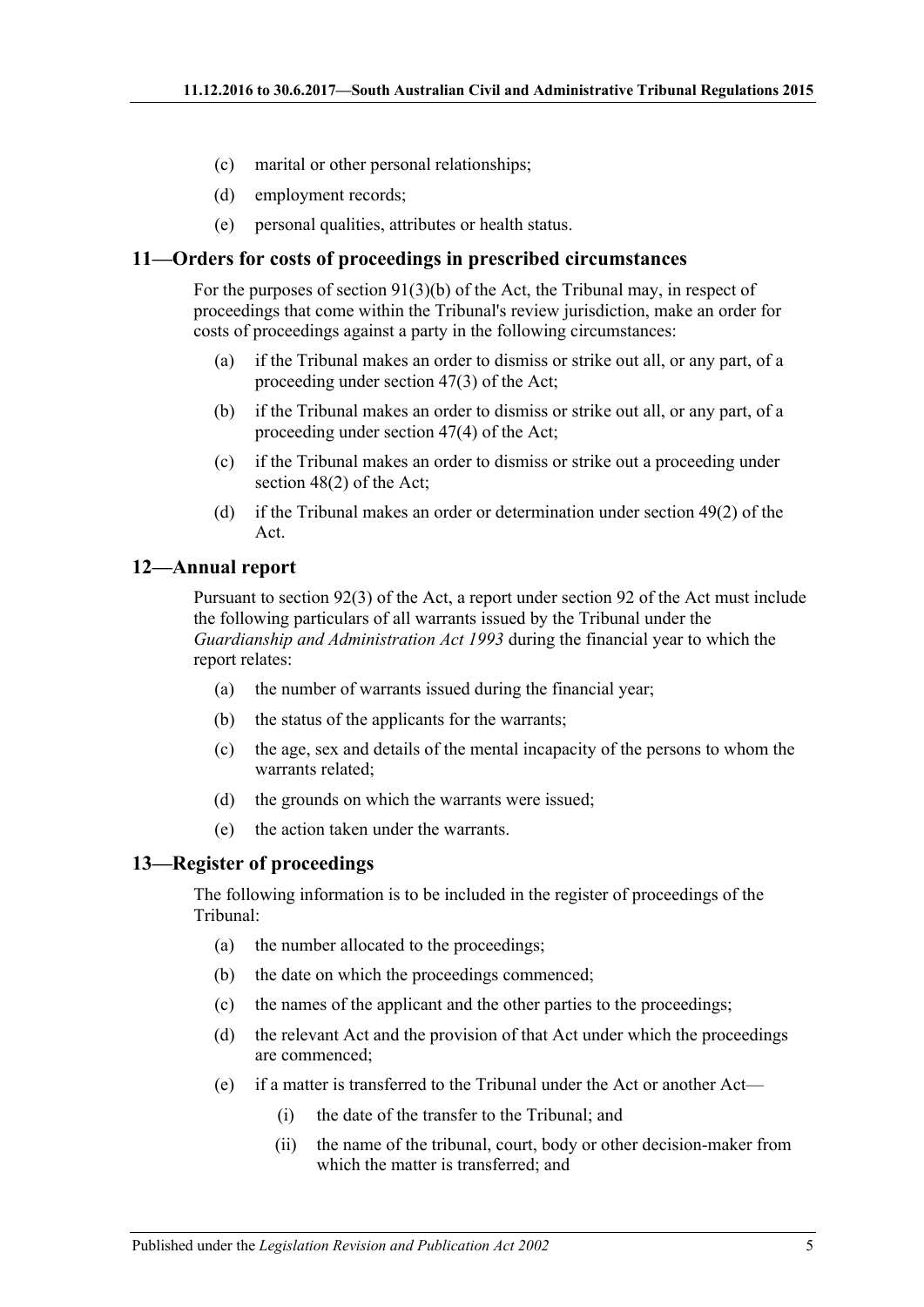- (iii) the relevant Act and the provision of that Act under which the jurisdiction is conferred on the Tribunal;
- (f) whether a matter is referred to a conference or mediation under Part 4 Division 4 of the Act;
- (g) whether a matter is resolved by way of conference, mediation or settlement negotiations;
- (h) the details of any directions, determination or orders of the Tribunal;
- (i) whether a direction is given by the Tribunal requiring that a hearing or part of a hearing be held in private under section  $60(2)(e)$  of the Act, and the grounds on which the direction is given;
- (j) details of a warrant issued in a matter by the Tribunal under section 69 of the *[Guardianship and Administration Act](http://www.legislation.sa.gov.au/index.aspx?action=legref&type=act&legtitle=Guardianship%20and%20Administration%20Act%201993) 1993* including—
	- (i) the status of the applicant for the warrant; and
	- (ii) the age, sex and details of the mental incapacity of the person to whom the warrant relates; and
	- (iii) the ground on which the warrant was issued; and
	- (iv) the action that was taken under the warrant;
- (k) if the proceedings are withdrawn, the date on which they are withdrawn;
- (l) the final decision of the Tribunal and the date of that decision.

#### <span id="page-5-0"></span>**14—Fees**

- (1) Subject to this regulation, the fees set out in Schedule 1 are payable to the Tribunal for the purposes set out in that Schedule.
- (2) The following persons or bodies are not required to pay a fee that would otherwise be payable under these regulations:
	- (a) a Minister of the Crown;
	- (b) the Commissioner for Consumer Affairs;
	- (c) the Public Advocate;
	- (d) the Commissioner of Police;
	- (e) a public sector employee acting on behalf of a public sector agency under the *[Public Sector Act](http://www.legislation.sa.gov.au/index.aspx?action=legref&type=act&legtitle=Public%20Sector%20Act%202009) 2009*;
	- (f) the South Australian Housing Trust.
- (3) Subject to [subregulation](#page-6-0) (4) and the other provisions of this regulation, the fees referred to in Schedule 1, other than the fees referred to in items 3 and 5 of Schedule 1, are not payable in relation to Tribunal proceedings in respect of—
	- (a) the *[Advance Care Directives Act](http://www.legislation.sa.gov.au/index.aspx?action=legref&type=act&legtitle=Advance%20Care%20Directives%20Act%202013) 2013*; or
	- (b) the *[Consent to Medical Treatment and Palliative Care Act](http://www.legislation.sa.gov.au/index.aspx?action=legref&type=act&legtitle=Consent%20to%20Medical%20Treatment%20and%20Palliative%20Care%20Act%201995) 1995*; or
	- (c) the *[Guardianship and Administration Act](http://www.legislation.sa.gov.au/index.aspx?action=legref&type=act&legtitle=Guardianship%20and%20Administration%20Act%201993) 1993*; or
	- (d) the *[Mental Health Act](http://www.legislation.sa.gov.au/index.aspx?action=legref&type=act&legtitle=Mental%20Health%20Act%202009) 2009*.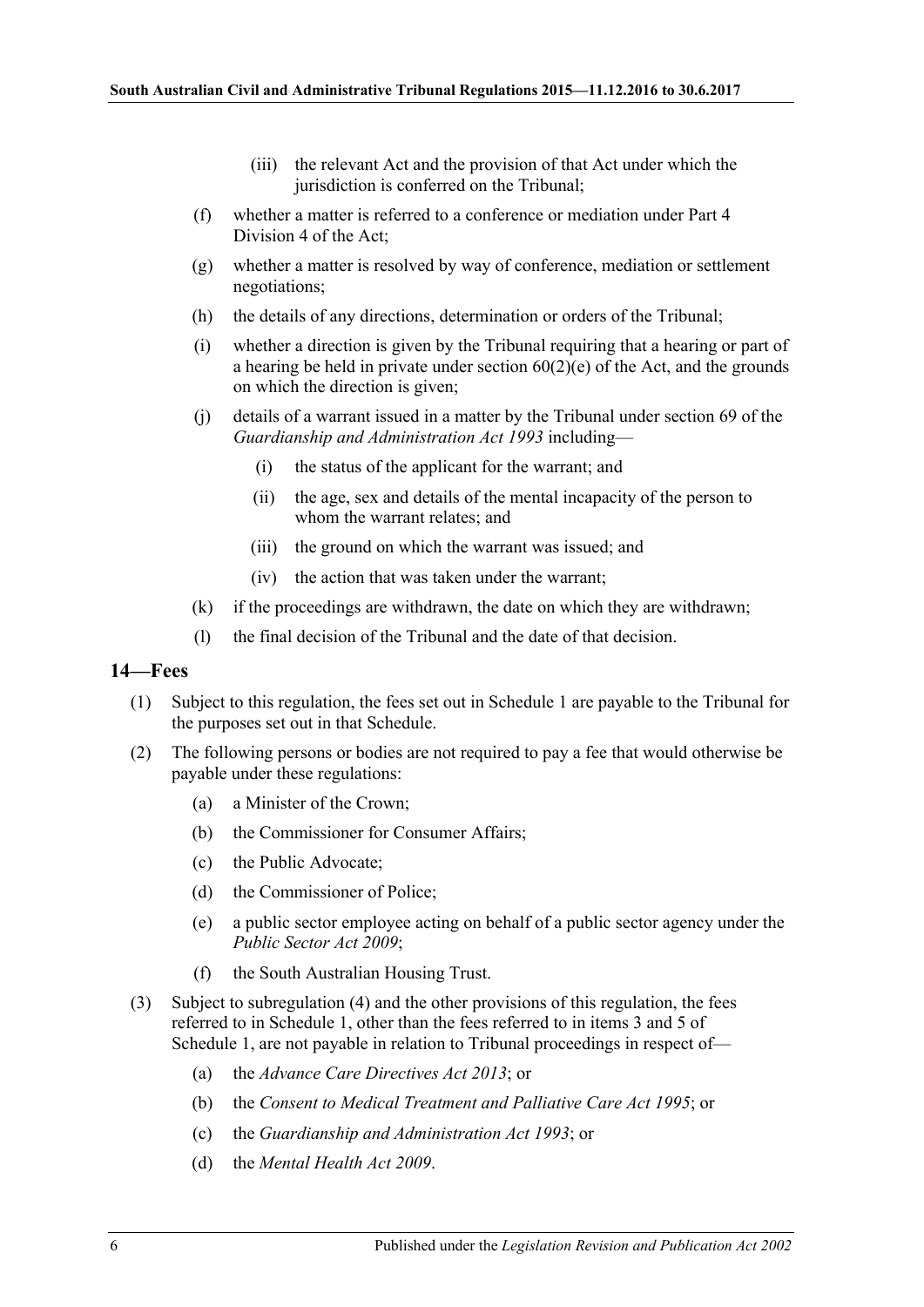- <span id="page-6-0"></span>(4) The fee referred to in item 3 of Schedule 1 is not payable by an applicant for an internal review of a decision of the Tribunal in respect of proceedings under—
	- (a) the *[Advance Care Directives Act](http://www.legislation.sa.gov.au/index.aspx?action=legref&type=act&legtitle=Advance%20Care%20Directives%20Act%202013) 2013*; or
	- (b) the *[Consent to Medical Treatment and Palliative Care Act](http://www.legislation.sa.gov.au/index.aspx?action=legref&type=act&legtitle=Consent%20to%20Medical%20Treatment%20and%20Palliative%20Care%20Act%201995) 1995*; or
	- (c) the *[Guardianship and Administration Act](http://www.legislation.sa.gov.au/index.aspx?action=legref&type=act&legtitle=Guardianship%20and%20Administration%20Act%201993) 1993*; or
	- (d) the *[Mental Health Act](http://www.legislation.sa.gov.au/index.aspx?action=legref&type=act&legtitle=Mental%20Health%20Act%202009) 2009*,

if the applicant is the person who is the subject of the proceedings.

- (5) Subject to this regulation, a fee that may be charged or is required to be paid under item 2 of Schedule 1 must be paid—
	- (a) in the case of a matter referred to the Tribunal under section 29(6a) of the *[Residential Parks Act](http://www.legislation.sa.gov.au/index.aspx?action=legref&type=act&legtitle=Residential%20Parks%20Act%202007) 2007*—
		- (i) where the park owner has lodged a written notice of dispute—by the park owner; or
		- (ii) in any other case—by the third party (as referred to in that subsection);
	- (b) in the case of a matter referred to the Tribunal under any other provision of section 29 of the *[Residential Parks Act](http://www.legislation.sa.gov.au/index.aspx?action=legref&type=act&legtitle=Residential%20Parks%20Act%202007) 2007*—by the park owner;
	- (c) in the case of a matter referred to the Tribunal under section  $63(7)$  of the *[Residential Tenancies Act](http://www.legislation.sa.gov.au/index.aspx?action=legref&type=act&legtitle=Residential%20Tenancies%20Act%201995) 1995*—
		- (i) where the landlord has lodged a written notice of dispute—by the landlord; or
		- (ii) in any other case—by the third party (as referred to in that subsection);
	- (d) in the case of a matter referred to the Tribunal under any other provision of section 63 of the *[Residential Tenancies Act](http://www.legislation.sa.gov.au/index.aspx?action=legref&type=act&legtitle=Residential%20Tenancies%20Act%201995) 1995*—by the landlord;
	- (e) in the case of a matter referred to the Tribunal under section 105M(8) of the *[Residential Tenancies Act](http://www.legislation.sa.gov.au/index.aspx?action=legref&type=act&legtitle=Residential%20Tenancies%20Act%201995) 1995*—
		- (i) where the rooming house proprietor has lodged a written notice of dispute—by the rooming house proprietor; or
		- (ii) in any other case—by the third party (as referred to in that subsection);
	- (f) in the case of a matter referred to the Tribunal under any other provision of section 105M of the *[Residential Tenancies Act](http://www.legislation.sa.gov.au/index.aspx?action=legref&type=act&legtitle=Residential%20Tenancies%20Act%201995) 1995*—by the rooming house proprietor.
- (6) Unless a Presidential member determines otherwise, proceedings before the Tribunal are stayed until a fee that may be charged or is required to be paid under item 1, 2 or 3 of Schedule 1 is paid or payment is waived or postponed under [subregulation](#page-6-1) (7) or [\(8\).](#page-7-1)
- <span id="page-6-1"></span>(7) The Registrar may, on the grounds of financial hardship, or if the Registrar considers it is fair and appropriate to do so in the circumstances of a particular case—
	- (a) waive, remit or refund a fee (or part of a fee) payable by a person; or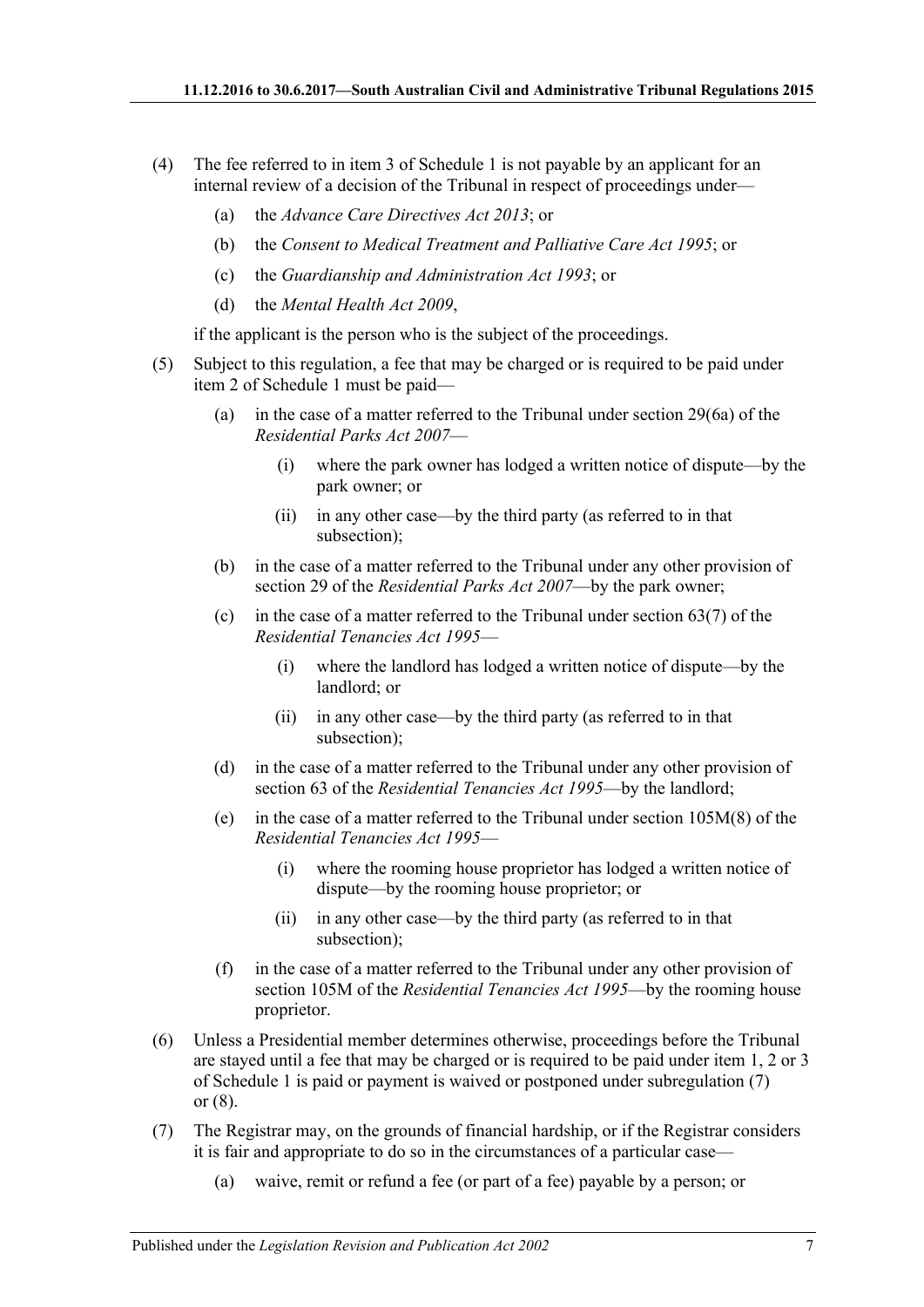- (b) postpone payment of a fee (or part of a fee) by a person until such time, and upon such conditions (if any) as the Registrar thinks fit.
- <span id="page-7-1"></span>(8) A member of the Tribunal may if the member considers it is fair and appropriate to do so in the circumstances of a particular case—
	- (a) waive a fee (or part of a fee) payable by a person; or
	- (b) postpone payment of a fee (or part of a fee) by a person until such time, and upon such conditions (if any) as the member thinks fit.
- (9) For the purposes of [subregulation](#page-7-1) (8), the reference to a member of the Tribunal is, where the Tribunal is constituted of a registrar or other member of staff of the Tribunal, taken to include a reference to that registrar or other member of staff.
- (10) The Registrar may require payment of a non-refundable deposit on account of any amount to which a person may become liable under Schedule 1.

# <span id="page-7-0"></span>**Schedule 1—Fees**

| 1              |                                                                                                             | Application for commencement of Tribunal proceedings                                                                                         | \$70.00                                                                                             |  |
|----------------|-------------------------------------------------------------------------------------------------------------|----------------------------------------------------------------------------------------------------------------------------------------------|-----------------------------------------------------------------------------------------------------|--|
| $\overline{2}$ | Referral of matter to Tribunal under-                                                                       |                                                                                                                                              |                                                                                                     |  |
|                | (a)                                                                                                         | section 29 of the Residential Parks Act 2007                                                                                                 | \$70.00                                                                                             |  |
|                | (b)                                                                                                         | section 63 of the Residential Tenancies Act 1995                                                                                             | \$70.00                                                                                             |  |
|                | (c)                                                                                                         | section 105M of the Residential Tenancies Act 1995                                                                                           | \$70.00                                                                                             |  |
| 3              | \$509.00<br>Application for an internal review of a decision of the Tribunal under<br>section 70 of the Act |                                                                                                                                              |                                                                                                     |  |
| 4              | \$22.00<br>For each request to search and inspect a record of the Tribunal                                  |                                                                                                                                              |                                                                                                     |  |
| 5              |                                                                                                             | For provision of a transcript (or part of a transcript) on request of a person \$169.00 for first 30 minutes                                 | or less requested, plus for<br>each additional 30 minutes<br>or part thereof requested-<br>\$127.00 |  |
| 6              | Except where item 7 applies, for copy of documentary evidence—per<br>page                                   |                                                                                                                                              | \$7.30                                                                                              |  |
| 7              |                                                                                                             | For a copy of any photograph, map, plan or other document which is<br>greater than A4 in size                                                | \$7.30 per page, or the<br>actual cost of copying<br>(whichever is greater)                         |  |
| 8              |                                                                                                             | For inspection or copy of evidence in the form of slides, film, video tape,<br>audio tape or other form of recording-per item                | \$22.00                                                                                             |  |
| 9              |                                                                                                             | For copy of reasons for decision or order—per page                                                                                           | \$7.30                                                                                              |  |
|                | Note-                                                                                                       |                                                                                                                                              |                                                                                                     |  |
|                |                                                                                                             | A party to proceedings is entitled to 1 copy of the reasons<br>without charge.                                                               |                                                                                                     |  |
|                |                                                                                                             | 10 For copy of any other document—per page                                                                                                   | \$4.45                                                                                              |  |
| 11             | proceedings                                                                                                 | For inspection or copy of a video, audio or other recording of Tribunal                                                                      | \$24.40                                                                                             |  |
|                |                                                                                                             | 12 For opening the Registry (or the Registry remaining open) after hours for<br>urgent execution of process—for each hour or part of an hour | \$363.00                                                                                            |  |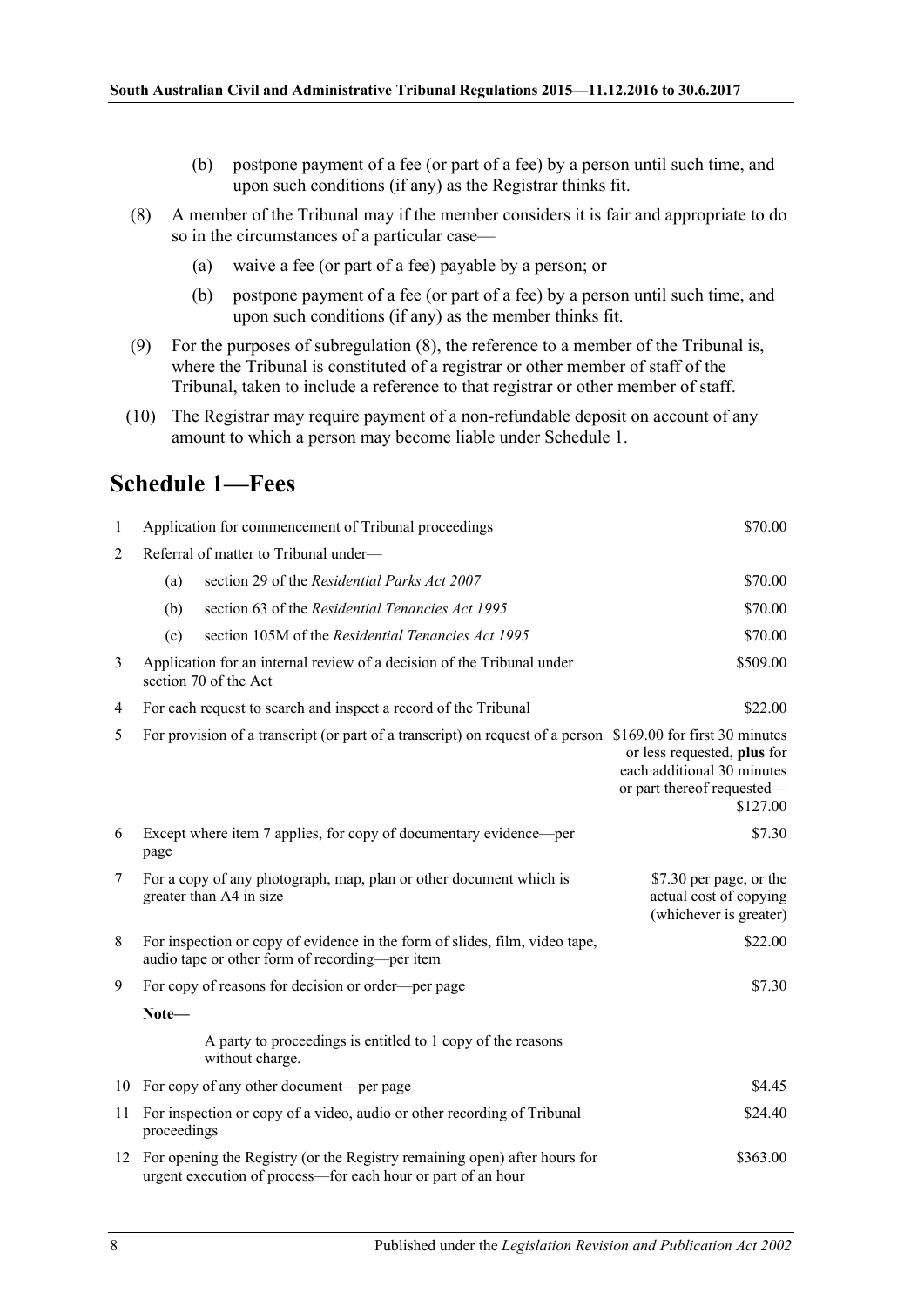13 For opening the Tribunal (or the Tribunal remaining open) after hours for urgent hearing—for each hour or part of an hour

#### **Note—**

No fees are payable in respect of Tribunal proceedings under the *[Advance Care Directives](http://www.legislation.sa.gov.au/index.aspx?action=legref&type=act&legtitle=Advance%20Care%20Directives%20Act%202013)  Act [2013](http://www.legislation.sa.gov.au/index.aspx?action=legref&type=act&legtitle=Advance%20Care%20Directives%20Act%202013)*, the *[Consent to Medical Treatment and Palliative Care Act](http://www.legislation.sa.gov.au/index.aspx?action=legref&type=act&legtitle=Consent%20to%20Medical%20Treatment%20and%20Palliative%20Care%20Act%201995) 1995*, the *[Guardianship and](http://www.legislation.sa.gov.au/index.aspx?action=legref&type=act&legtitle=Guardianship%20and%20Administration%20Act%201993)  [Administration Act](http://www.legislation.sa.gov.au/index.aspx?action=legref&type=act&legtitle=Guardianship%20and%20Administration%20Act%201993) 1993* or the *[Mental Health Act](http://www.legislation.sa.gov.au/index.aspx?action=legref&type=act&legtitle=Mental%20Health%20Act%202009) 2009*, other than a request for provision of a transcript under item 5 (see regulation 14(3)) or an application under item 3 where the applicant is not a person who is the subject of the proceedings (see regulation 14(4)).

\$1 092.00